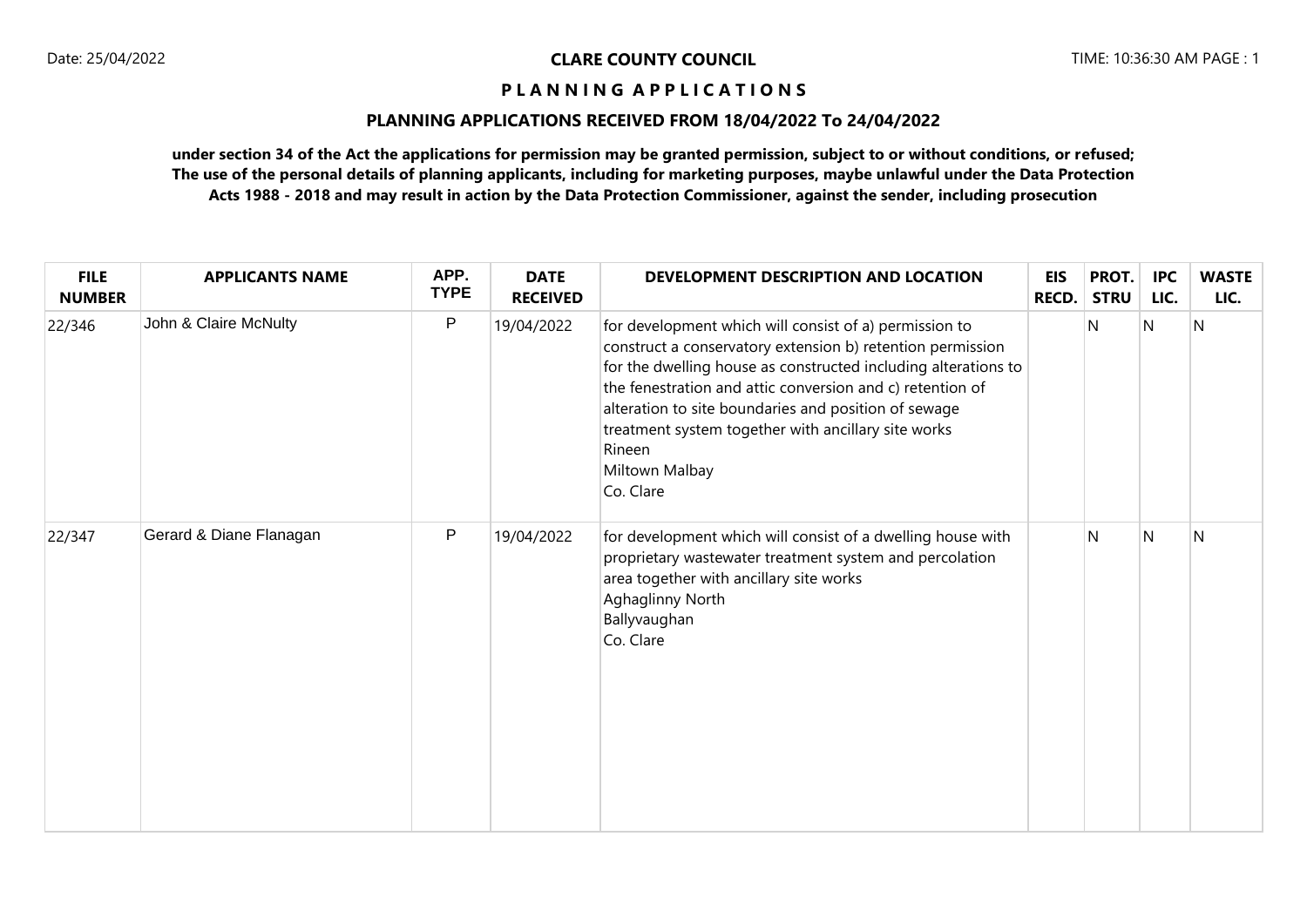## **PLANNING APPLICATIONS RECEIVED FROM 18/04/2022 To 24/04/2022**

| 22/348 | Billy & Joanne Shanahan                         | $\mathsf{P}$ | 19/04/2022 | for the construction of a single storey extension to rear of<br>existing dwelling to include dining/living area & single storey<br>extension to front of dwelling to include porch and bay<br>window, including internal modifications & elevational<br>changes to existing dwelling. Permission is also sought for<br>the relocation of existing front gate to facilitate installation of<br>wheelchair ramp & for demolition of existing rear toilet<br>extension & rear lean-to covered terrace & out-buildings,<br>including ancillary site works<br>148 Finian Park<br>Shannon<br>Co. Clare | N | N | N |
|--------|-------------------------------------------------|--------------|------------|--------------------------------------------------------------------------------------------------------------------------------------------------------------------------------------------------------------------------------------------------------------------------------------------------------------------------------------------------------------------------------------------------------------------------------------------------------------------------------------------------------------------------------------------------------------------------------------------------|---|---|---|
| 22/349 | Lissycasey Cascades and Historical<br>Committee | $\mathsf{P}$ | 19/04/2022 | for the installation of a waterless toilet and the removal of a<br>miniature 'crannog' replica and associated site works<br>Dehomad<br>Lissycasey<br>Co. Clare                                                                                                                                                                                                                                                                                                                                                                                                                                   | N | N | N |
| 22/350 | Julie O'Brien & Tadhg Gavin                     | P            | 20/04/2022 | for a single storey flat roof, behind parapet, extension to the<br>rear and side together with alterations including, replacing<br>sun room pitched roof with flat roof, behind parapet, to<br>match new, rooflight on new flat roof and wall enclosing flat<br>roofed external double car port with gate to the side<br>together with associated site works<br>Deerpark<br>Cloghlea<br>Co. Clare<br>V95 D9D5                                                                                                                                                                                    | N | N | N |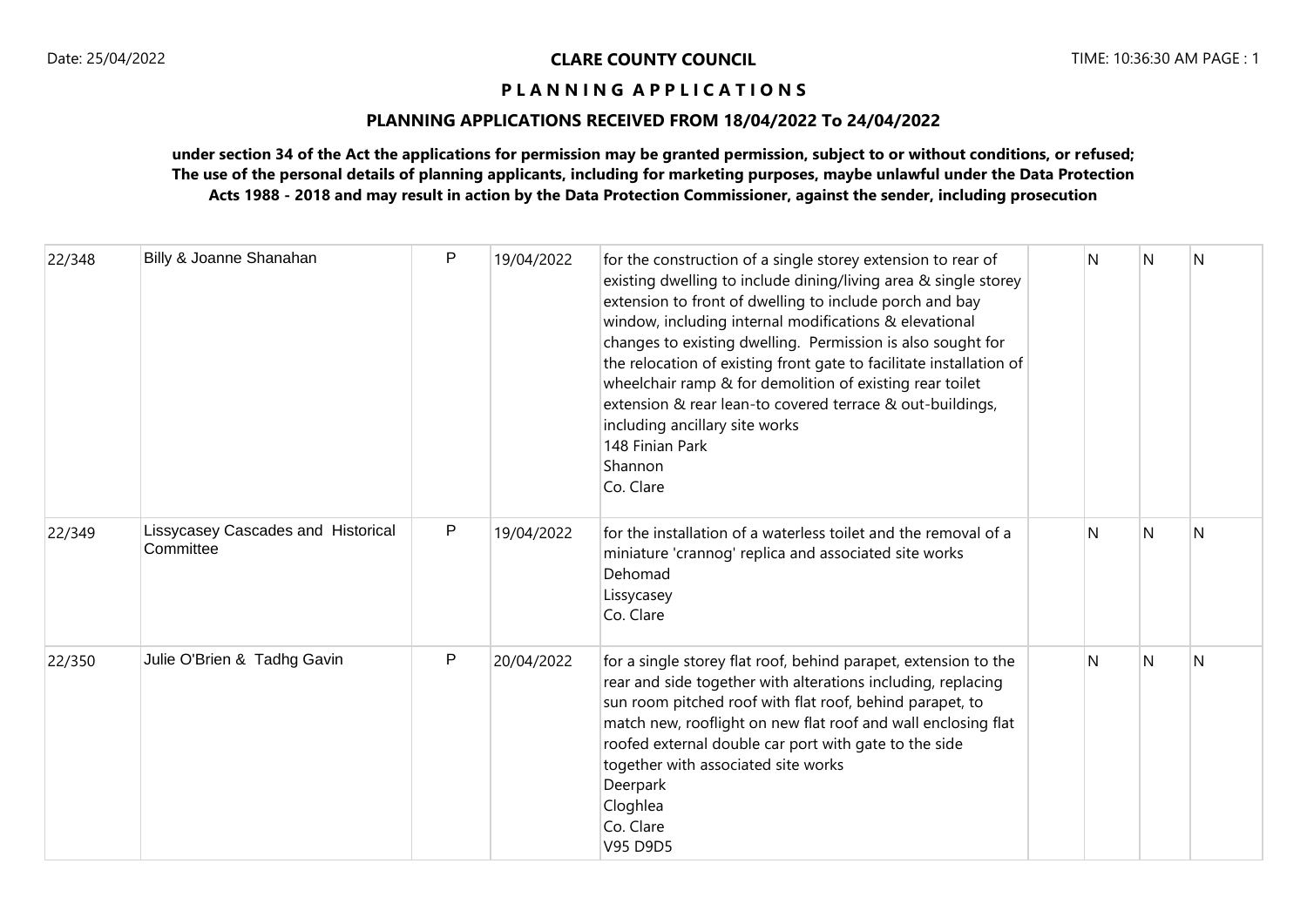## **PLANNING APPLICATIONS RECEIVED FROM 18/04/2022 To 24/04/2022**

| 22/351 | J Sexton                   | $\mathsf{P}$ | 20/04/2022 | to convert existing ground floor storage area to living<br>accommodation<br>Mullagh Village<br>Co. Clare                                                                                                                                                                     | N | N | N |
|--------|----------------------------|--------------|------------|------------------------------------------------------------------------------------------------------------------------------------------------------------------------------------------------------------------------------------------------------------------------------|---|---|---|
| 22/352 | John, Keith & Dawn Collins | $\mathsf{P}$ | 20/04/2022 | to extend the existing dwelling house to the rear to provide a<br>new kitchen/dining area and to the side to provide an<br>attached Granny Flat & all other associated site and ancillary<br>works<br>Cloonawee<br>Knockanean<br>Co. Clare<br><b>V95 H6RV</b>                | N | N | N |
| 22/353 | Patrick & Michael Moroney  | P            | 20/04/2022 | to construct (i) slatted shed over existing slatted tanks with<br>loose area and crush (ii) walled manure area and all<br>associated site works. Demolition of existing shed over<br>slatted tanks required<br>Tobernagat<br><b>Ballyglass Lower</b><br>Scariff<br>Co. Clare | N | N | N |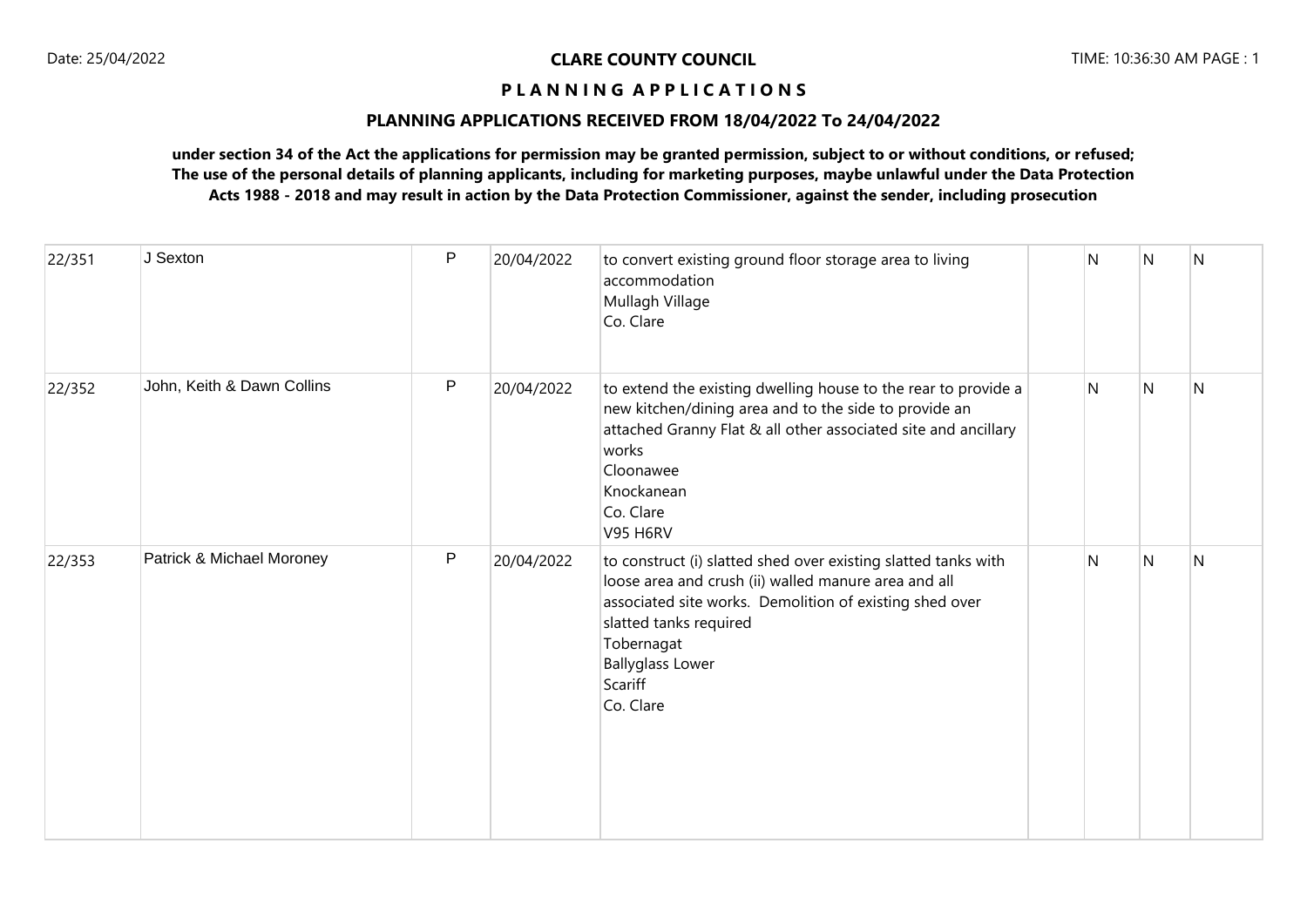# **PLANNING APPLICATIONS RECEIVED FROM 18/04/2022 To 24/04/2022**

| 22/354 | Clarecastle GAA Camogie & LGFA<br><b>Club Executive Committee</b> | P | 20/04/2022 | for development which will consist of (a) the revised layout<br>and design for Camogie / LGFA Club changing room facilities<br>as granted previously under planning ref P20/397 to<br>incorporate club shop and referee changing room facility (b)<br>the proposed extension to existing storage shed building to<br>the north to incorporate open shed for machinery storage (c)<br>the proposed construction of a new spectator viewing area<br>along western side of the upper playing pitch and (d) the<br>proposed floodlighting of the upper playing pitch,<br>connection to existing services on site and ancillary site<br>works<br>Ballaghafadda East<br>Clarecastle<br>Co. Clare | N | N | N |
|--------|-------------------------------------------------------------------|---|------------|--------------------------------------------------------------------------------------------------------------------------------------------------------------------------------------------------------------------------------------------------------------------------------------------------------------------------------------------------------------------------------------------------------------------------------------------------------------------------------------------------------------------------------------------------------------------------------------------------------------------------------------------------------------------------------------------|---|---|---|
| 22/355 | Ashley Gribben                                                    | P | 20/04/2022 | to extend and renovate the existing dwelling, install a<br>wastewater treatment system & all other associated site and<br>ancillary works<br>Cloneyogan South<br>Lahinch<br>Co. Clare<br>V95 V2H7                                                                                                                                                                                                                                                                                                                                                                                                                                                                                          | N | N | N |
| 22/356 | Ciara Russell                                                     | P | 20/04/2022 | to construct a dwelling house, wastewater treatment system,<br>road entrance and associated site works<br>Moy<br>Lahinch<br>Co. Clare                                                                                                                                                                                                                                                                                                                                                                                                                                                                                                                                                      | N | N | N |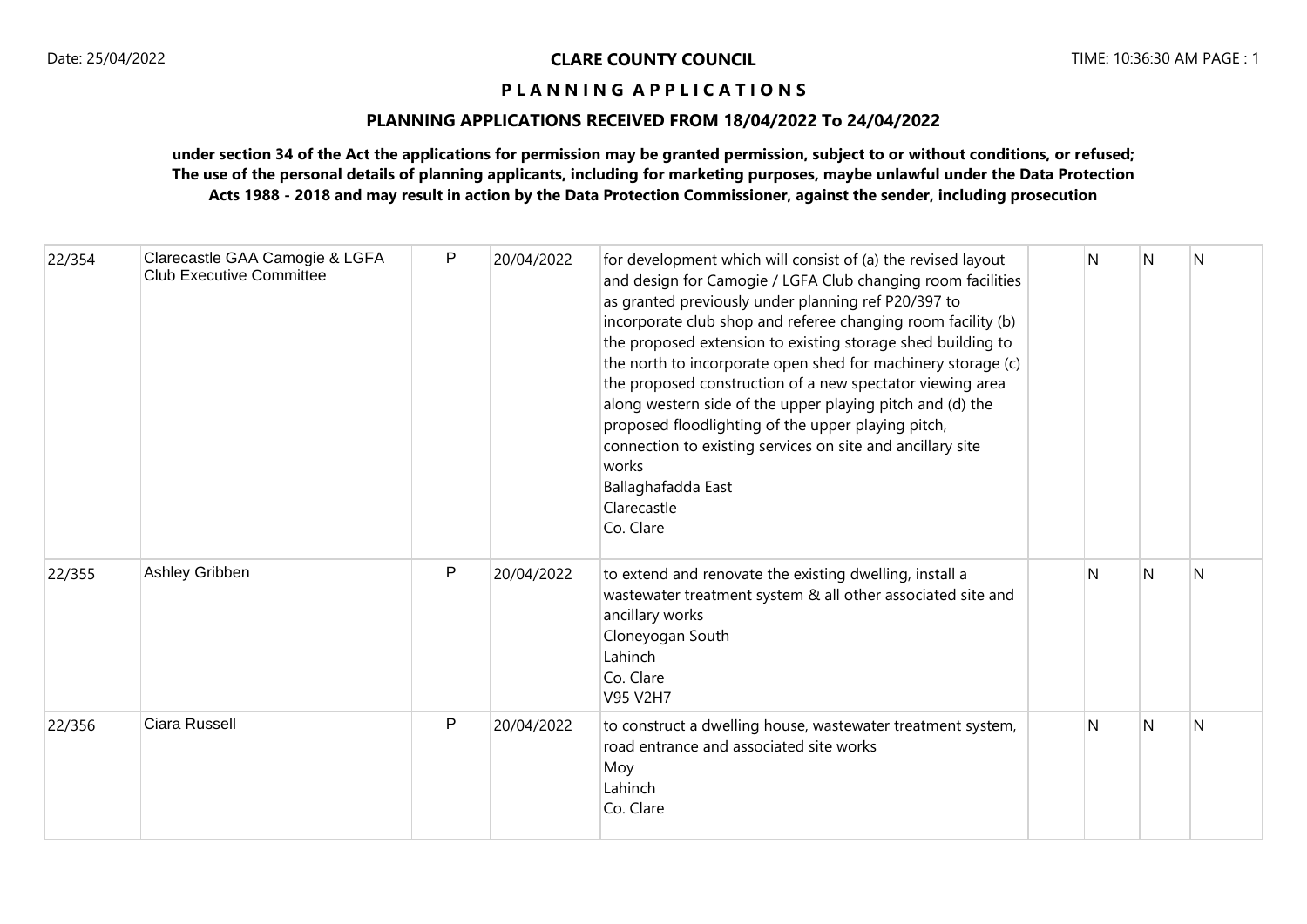## **PLANNING APPLICATIONS RECEIVED FROM 18/04/2022 To 24/04/2022**

| 22/357 | <b>Fodhla Russell</b>  | P | 20/04/2022 | to construct a dwelling house, wastewater treatment system,<br>road entrance and associated site works<br>Moy<br>Lahinch<br>Co. Clare                                                                                                                                                                                                                                                                                         |   | N | N            | N |
|--------|------------------------|---|------------|-------------------------------------------------------------------------------------------------------------------------------------------------------------------------------------------------------------------------------------------------------------------------------------------------------------------------------------------------------------------------------------------------------------------------------|---|---|--------------|---|
| 22/358 | Shane & Claire Dowling | P | 21/04/2022 | for the construction of an extension to existing dwelling to<br>comprise bathroom & utility including ancillary site works<br>54 Kilnasoolagh Park<br>Newmarket on Fergus<br>Co. Clare<br>V95 R6Y8                                                                                                                                                                                                                            |   | N | $\mathsf{N}$ | N |
| 22/359 | <b>Michael Pearl</b>   | P | 21/04/2022 | to demolish a pump house and construct 52 No. Dwelling<br>Houses comprising 6 No. 4 bedroom detached houses, 22<br>No. 3 bedroom semi-detached houses, 14 No. 2 bedroom<br>semi-detached houses, 10 No. 2 bedroom semi-detached<br>bungalows and all associated site works and services. A<br>Natura impact Statement (NIS) has been included in the<br>application.<br>Dock Road<br>Ballyquin Td.<br>Tuamgraney<br>Co. Clare | Y | N | N            | N |
| 22/360 | John Murphy            | P | 21/04/2022 | for first floor extension to side of house and retention<br>permission for existing shed<br>15 Vernon Crescent<br>Westbury<br>Corbally<br>Co. Clare                                                                                                                                                                                                                                                                           |   | N | $\mathsf{N}$ | N |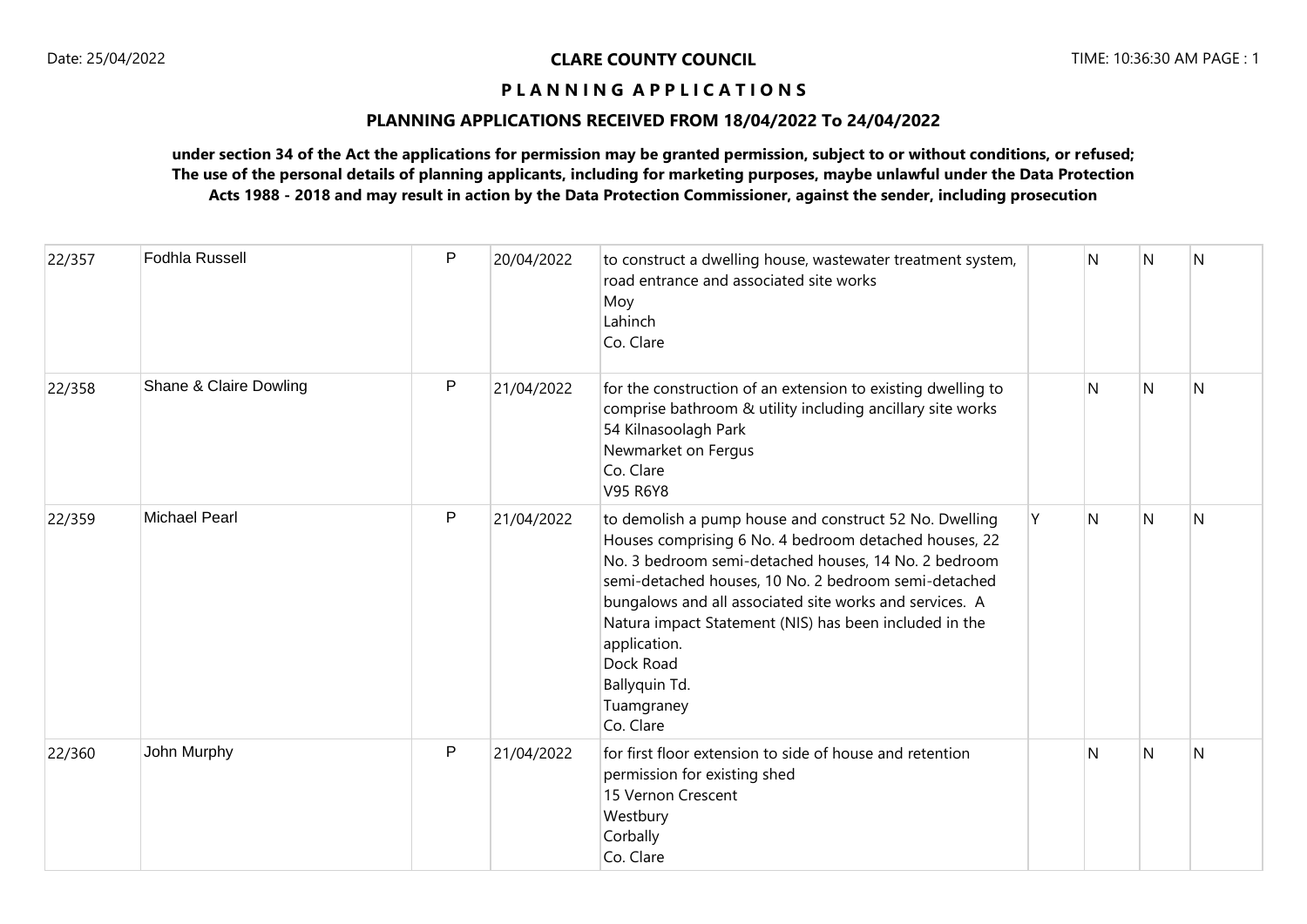## **PLANNING APPLICATIONS RECEIVED FROM 18/04/2022 To 24/04/2022**

| 22/361 | Dave & Aine Scully | $\mathsf{R}$ | 21/04/2022 | to RETAIN construction of external staircase to the rear of the<br>dwelling house along with minor elevational changes to the<br>house previously authorised under planning permission ref<br>number P20/136 and to RETAIN the construction of a new<br>private garage to replace the previous shed<br>Querrin<br>Kilkee<br>Co. Clare | N | l N            | N |
|--------|--------------------|--------------|------------|---------------------------------------------------------------------------------------------------------------------------------------------------------------------------------------------------------------------------------------------------------------------------------------------------------------------------------------|---|----------------|---|
| 22/362 | <b>Gary Meaney</b> | $\circ$      | 21/04/2022 | permission to construct a new dwelling house, site entrance,<br>private on-site wastewater treatment system and all<br>associated site works and services<br>Carrowreagh West<br>Cranny<br>Kilrush<br>Co. Clare                                                                                                                       | N | $\overline{N}$ | N |
| 22/363 | Mark Meaney        | $\circ$      | 21/04/2022 | permission to construct a new dwelling house, site entrance,<br>private on-site wastewater treatment system and all<br>associated site works and services<br>Carrowreagh West<br>Cranny<br>Kilrush<br>Co. Clare                                                                                                                       | N | N              | N |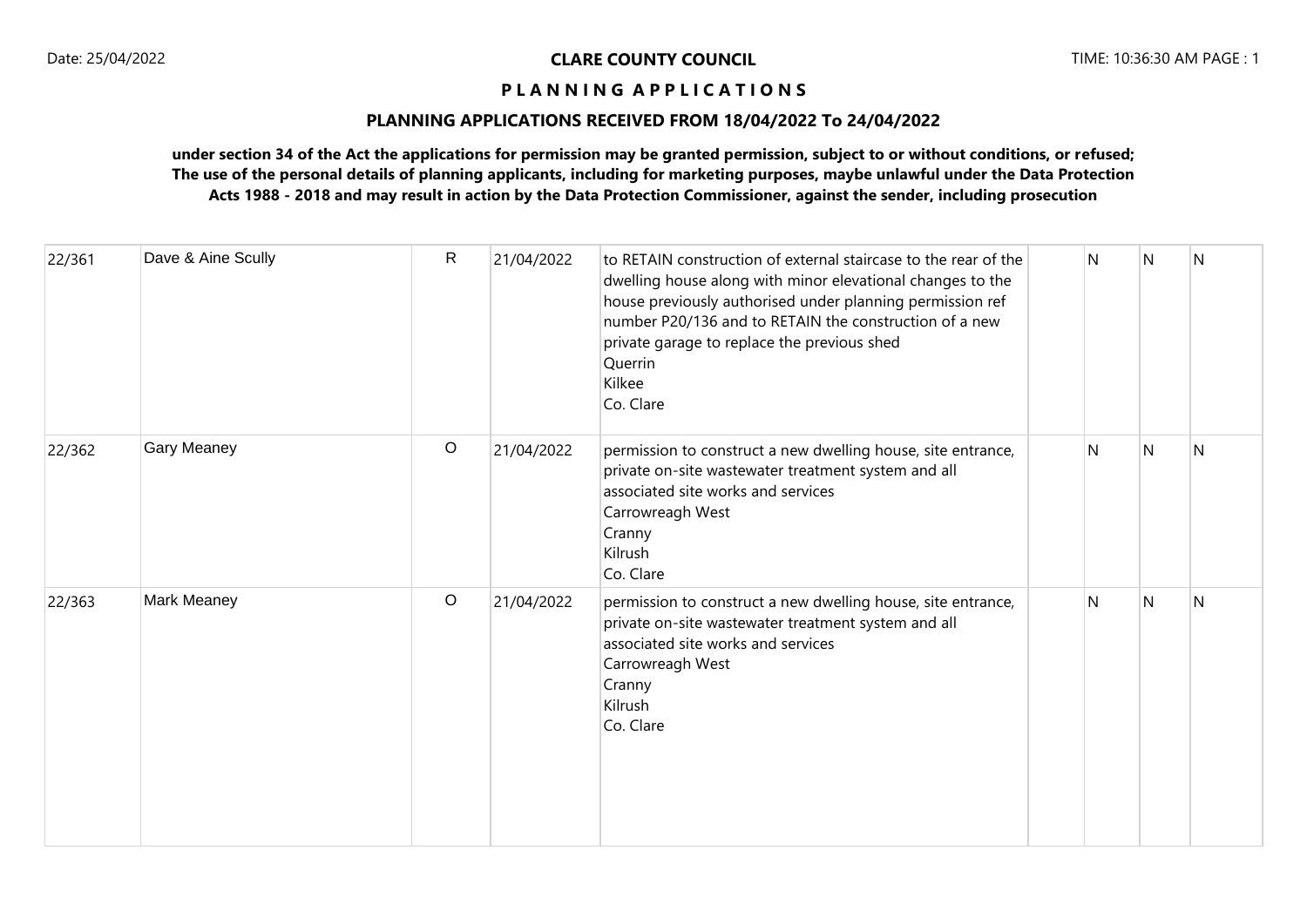## **PLANNING APPLICATIONS RECEIVED FROM 18/04/2022 To 24/04/2022**

| 22/364 | Tom Meaney    | $\circ$ | 21/04/2022 | permission to construct a new dwelling house, site entrance,<br>private on-site wastewater treatment system and all<br>associated site works and services<br>Carrowreagh West<br>Cranny<br>Kilrush<br>Co. Clare                                                                                                                                                                                                                                                                                           | N | N | $\overline{\mathsf{N}}$ |
|--------|---------------|---------|------------|-----------------------------------------------------------------------------------------------------------------------------------------------------------------------------------------------------------------------------------------------------------------------------------------------------------------------------------------------------------------------------------------------------------------------------------------------------------------------------------------------------------|---|---|-------------------------|
| 22/365 | Alan O'Rourke | P       | 21/04/2022 | to A. Amend Condition No. 4 of Outline Planning Permission<br>Reg. Ref. 16-299 to allow for a part single storey part two<br>storey dwelling on revised finished floor levels and amend<br>Condition No. 5 to allow for alternative material finishes B.<br>Amend the design and finished floor levels of the dwelling<br>granted under Planning Reg. Ref. 19-852 to that of a part<br>single storey part two storey house and ancillary site works<br><b>Ballingaddy West</b><br>Ennistymon<br>Co. Clare | N | N | N                       |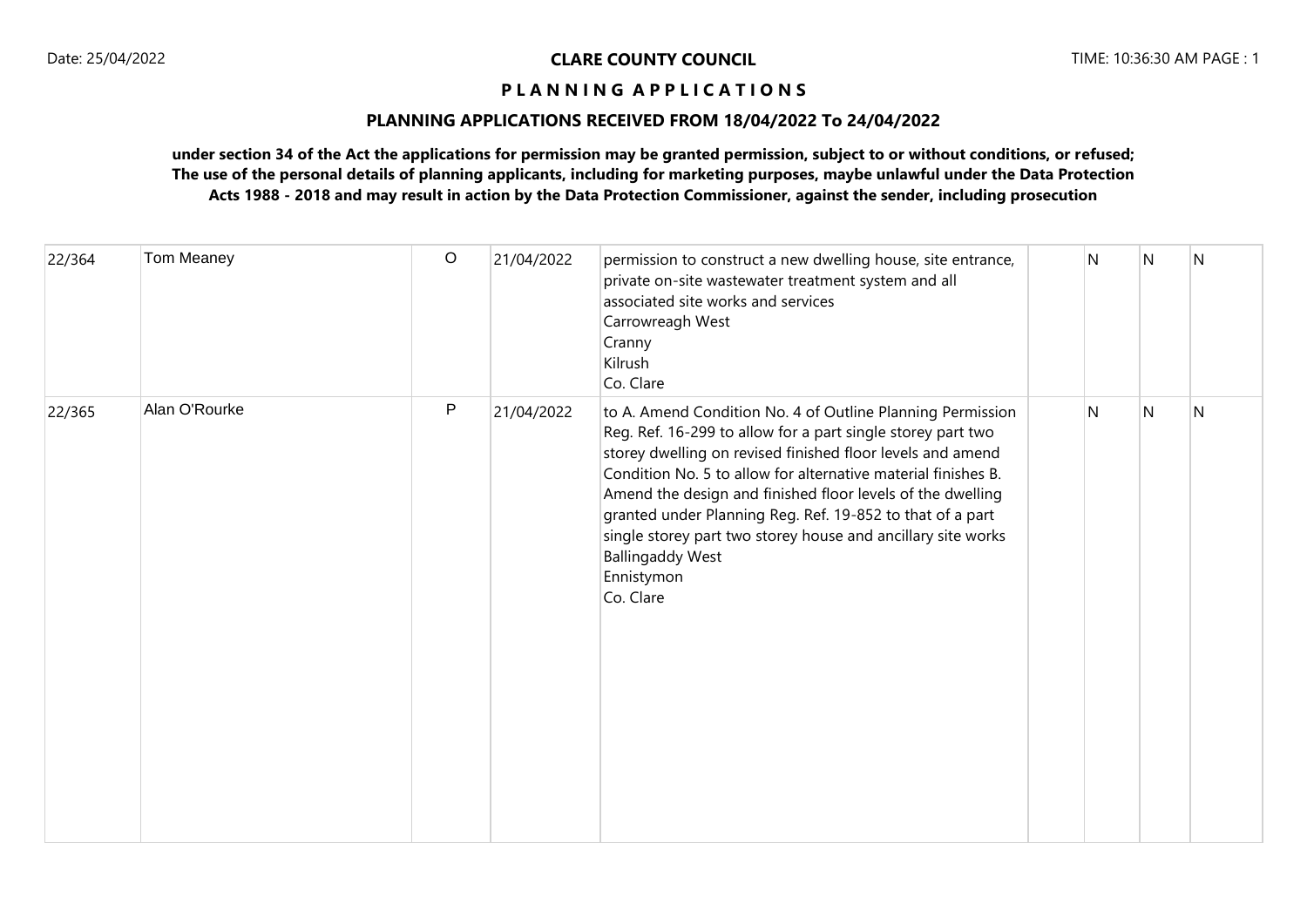# **PLANNING APPLICATIONS RECEIVED FROM 18/04/2022 To 24/04/2022**

| 22/366 | <b>Shannon Commercial Properties</b> |  | P | 21/04/2022 | for development at Bay 135 and 137, Shannon Free Zone<br>West, Shannon, Co. Clare. This application is an amendment<br>to previously approved planning application reference no.<br>21/611, and consists of the following:- Bay 135 -<br>Incorporation of existing ancillary toilet areas into this unit<br>and the subdivision of the floor area from 3 to 2 no.<br>Advanced Manufacturing Units. - Bay 137 - Subdivision of<br>floor area to provide for two potential layout options as<br>follows: Option A: Subdivision from 4 to 3 no. Business<br>Technology and Innovation units (Unit 01 Area: 516m2) (Unit<br>02 Area: 342m2) (Unit 03 Area: 520m2) Option B: Subdivision<br>from 4 to 2 no. Business Technology and Innovation units<br>(Unit 01 Area: 864m2) (Unit 02 Area: 520m2). Works include<br>associated elevational changes. Other works include<br>alterations to the existing site layout with reduction of<br>provision of new carparking spaces from 25 to 18 no. The<br>planning application is accompanied by a Natura Impact<br>Statement.<br>Shannon Free Zone<br>Shannon<br>Co. Clare |  | N | N | N |  |
|--------|--------------------------------------|--|---|------------|--------------------------------------------------------------------------------------------------------------------------------------------------------------------------------------------------------------------------------------------------------------------------------------------------------------------------------------------------------------------------------------------------------------------------------------------------------------------------------------------------------------------------------------------------------------------------------------------------------------------------------------------------------------------------------------------------------------------------------------------------------------------------------------------------------------------------------------------------------------------------------------------------------------------------------------------------------------------------------------------------------------------------------------------------------------------------------------------------------------------|--|---|---|---|--|
|--------|--------------------------------------|--|---|------------|--------------------------------------------------------------------------------------------------------------------------------------------------------------------------------------------------------------------------------------------------------------------------------------------------------------------------------------------------------------------------------------------------------------------------------------------------------------------------------------------------------------------------------------------------------------------------------------------------------------------------------------------------------------------------------------------------------------------------------------------------------------------------------------------------------------------------------------------------------------------------------------------------------------------------------------------------------------------------------------------------------------------------------------------------------------------------------------------------------------------|--|---|---|---|--|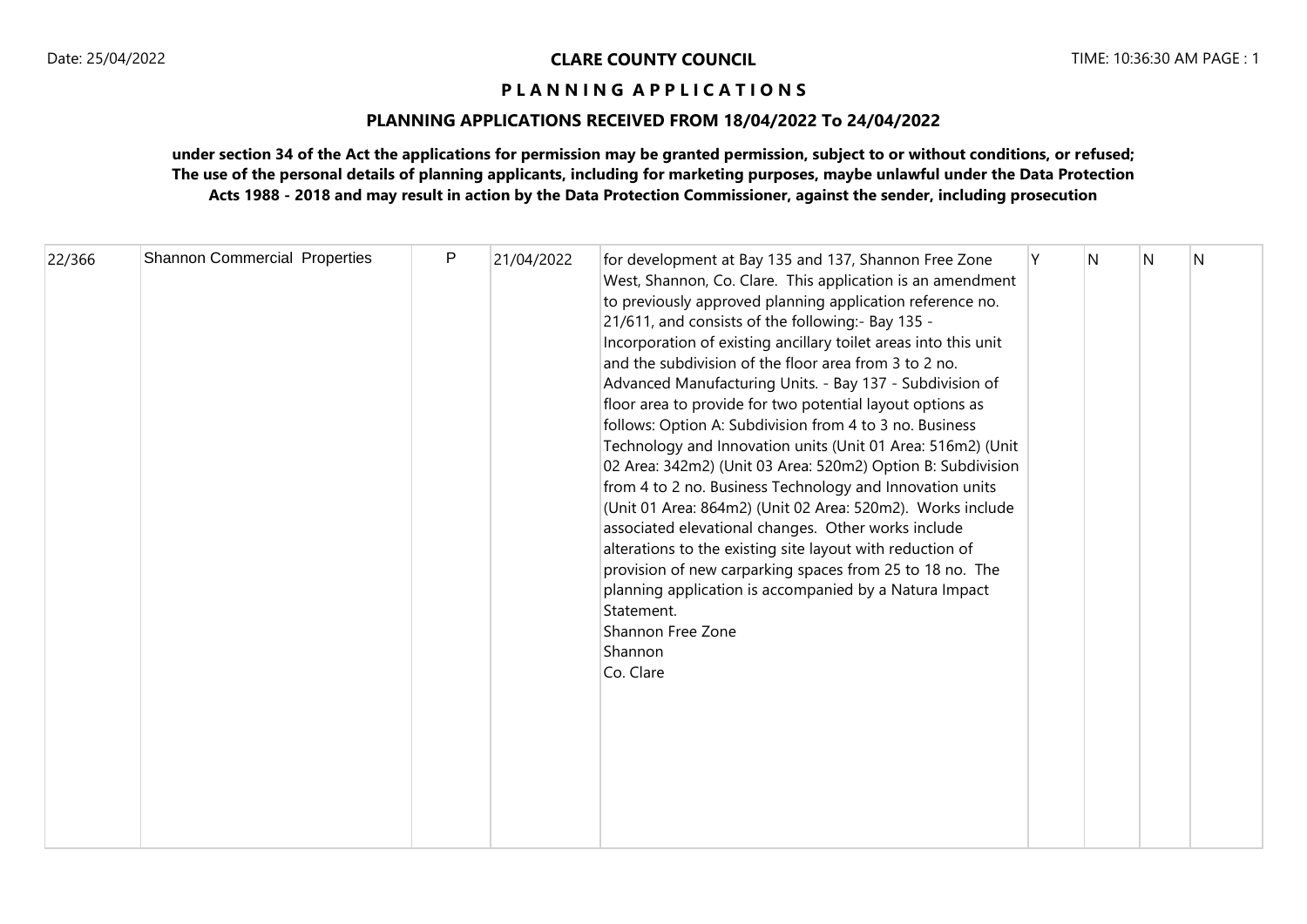## **PLANNING APPLICATIONS RECEIVED FROM 18/04/2022 To 24/04/2022**

| 22/367 | Samantha Fairchild              | R            | 21/04/2022 | of existing road boundary, trees and road entrance at<br>Coolagoree Hill, Feakle, County Clare V94 T8K0. Planning<br>Grant in 2000 reference P00-1618 condition 2-7 (now<br>withered) refer to unachievable works not then completed<br>and now not required as proven by passage of time.<br>Coolagoree<br>Feakle<br>Co. Clare | N | N | N |
|--------|---------------------------------|--------------|------------|---------------------------------------------------------------------------------------------------------------------------------------------------------------------------------------------------------------------------------------------------------------------------------------------------------------------------------|---|---|---|
| 22/368 | Sinead McGuane                  | P            | 22/04/2022 | to construct a flat roofed single storey extension to the rear<br>of existing dwelling, with all associated site works<br>No. 17 St. Flannan's Terrace<br>Clare Road<br>Ennis<br>Co. Clare                                                                                                                                      | N | N | N |
| 22/369 | Gerry McNamara & Denise Moroney | $\mathsf{R}$ | 22/04/2022 | to RETAIN extensions to side, rear and first floor to existing<br>dwelling house as constructed and to RETAIN<br>garage/workshop to the rear of this dwelling house and all<br>associated site works<br>Dock Road<br>Scariff<br>Co. Clare                                                                                       | N | N | N |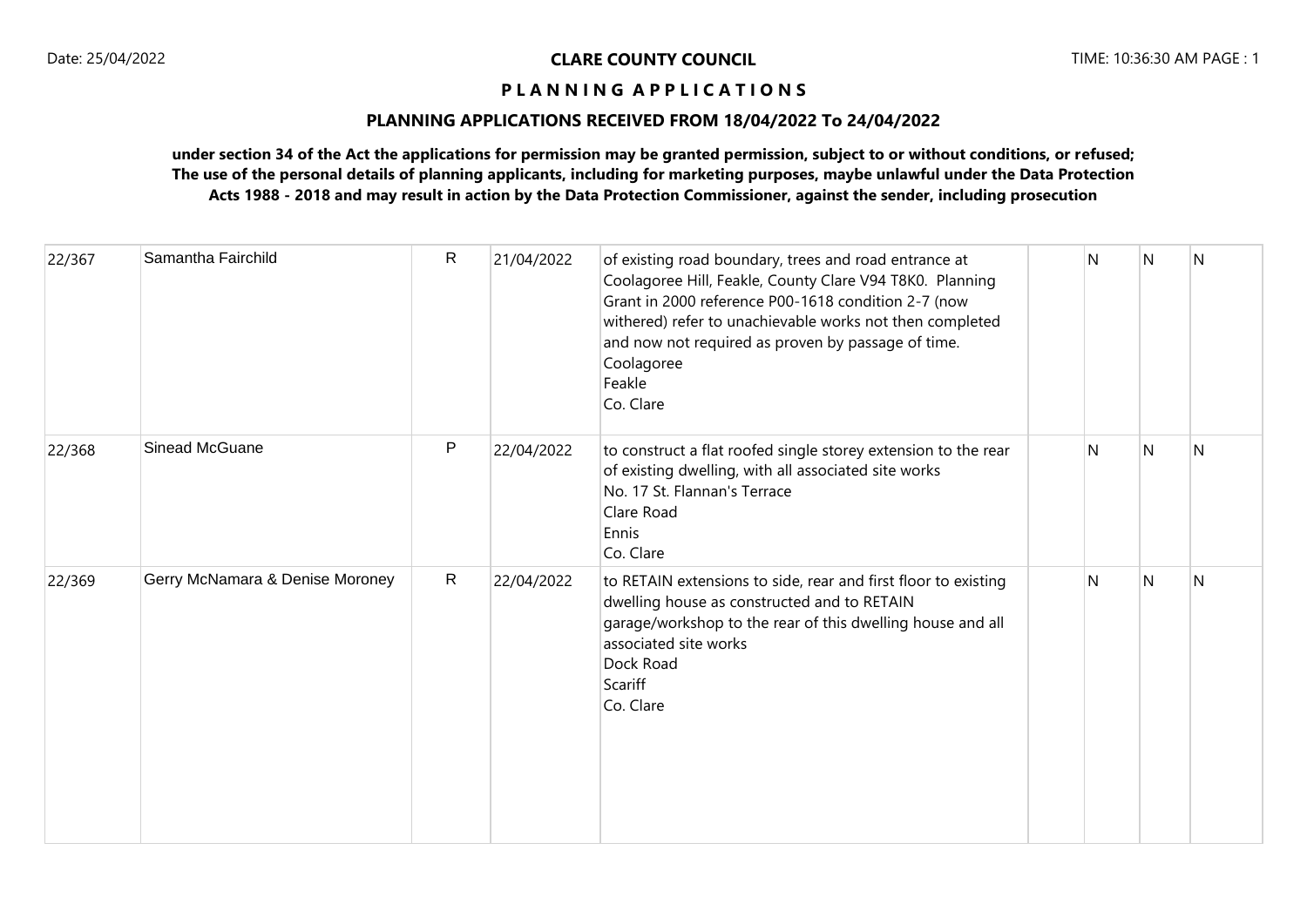## **PLANNING APPLICATIONS RECEIVED FROM 18/04/2022 To 24/04/2022**

| 22/370 | Senan Nugent              | P            | 22/04/2022 | for development which will consist of a dwelling house with<br>proprietary wastewater treatment system and polishing filter<br>together with ancillary site works<br>Dough<br>Miltown Malbay<br>Co. Clare    | N | $\mathsf{N}$ | N |
|--------|---------------------------|--------------|------------|--------------------------------------------------------------------------------------------------------------------------------------------------------------------------------------------------------------|---|--------------|---|
| 22/371 | Mark & Ann Clark          | $\mathsf{R}$ | 22/04/2022 | of the development which will consist of a) retention of<br>extension as constructed and b) retention of location of site<br>entrance together with ancillary site works<br>Gortaclob<br>Doolin<br>Co. Clare | N | $\mathsf{N}$ | N |
| 22/372 | Kilmihil Peoples Park CLG | P            | 22/04/2022 | to construct an open terrace viewing stand with all necessary<br>ancillary services<br>Main Street<br>Kilmihil<br>Co. Clare                                                                                  | N | $\mathsf{N}$ | N |
| 22/373 | Sean Millar               | $\mathsf{R}$ | 22/04/2022 | of development which consists of retaining extensions and all<br>ancillary site works<br>Greygrove<br>Kilmihil<br>Co. Clare                                                                                  | N | N            | N |